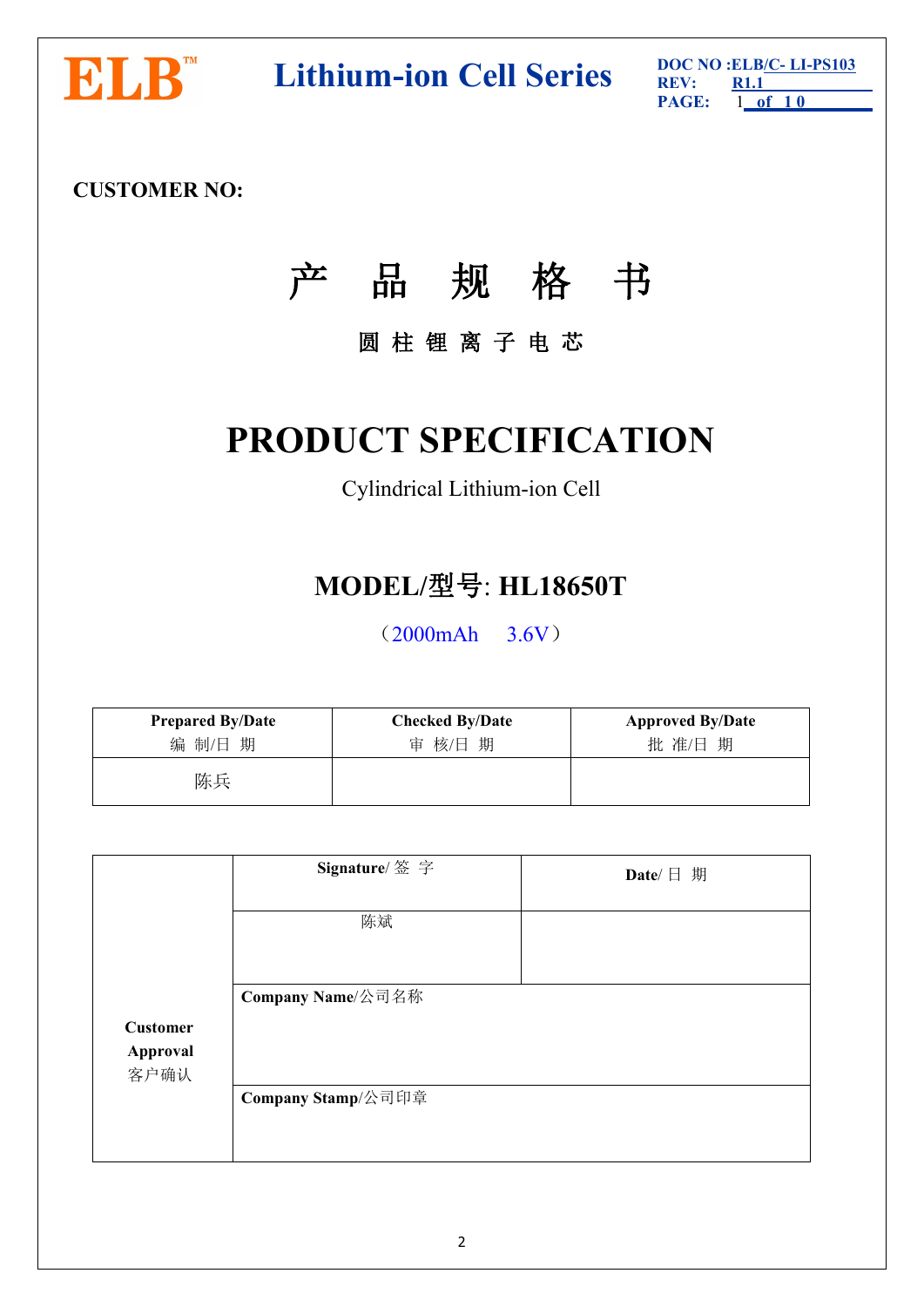

# **Lithium-ion Cell Series**

DOC NO : ELB/C-LI-PS103 REV:  $R1.1$ PAGE:  $2$  of 10

# Abstract

| 1.  |  |
|-----|--|
| 2.  |  |
| 3.  |  |
| 4.  |  |
| 5.  |  |
| 6.  |  |
| 7.  |  |
| 8.  |  |
| 9.  |  |
| 10. |  |
| 11. |  |
| 12. |  |
|     |  |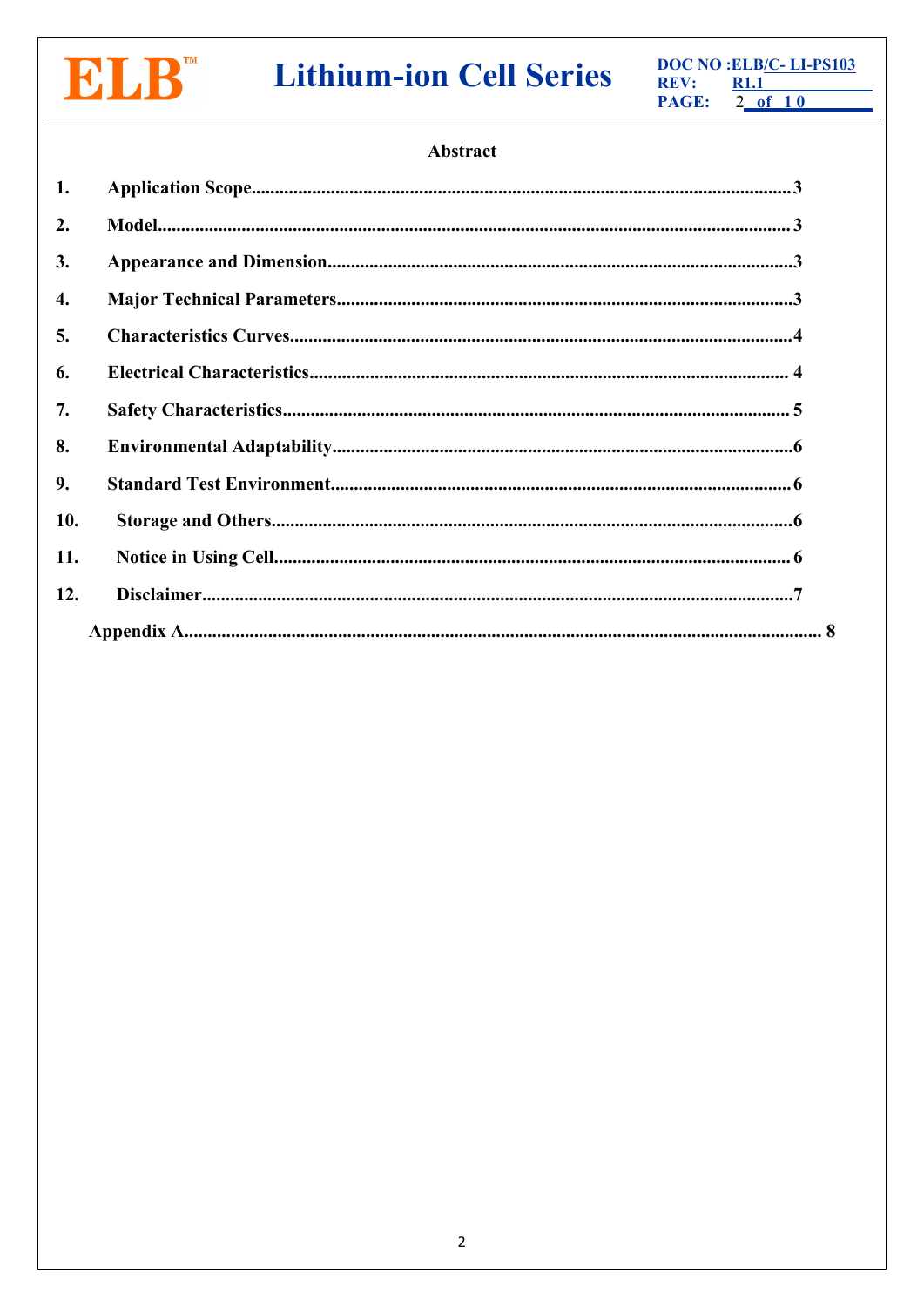

# <span id="page-2-0"></span>**1. Application Scope**

This product specification describes product performance indicators of Lithium-ion cell produced by ELB Energy Group.

# <span id="page-2-1"></span>**2. Model**

ELB HL18650T-2000mAh-3.6V

# <span id="page-2-2"></span>**3. Appearance and Dimension**



|          | Item        | Dimension(mm)   |
|----------|-------------|-----------------|
|          | $\mathbf H$ | $65.2 \pm 0.3$  |
| H        | $\Phi$ 1    | $8.2 \pm 0.15$  |
| $\phi$ 1 | $\Phi$ 2    | $18.45 \pm 0.1$ |
| z.       | $\Phi$ 3    | $18.30 \pm 0.1$ |

# <span id="page-2-3"></span>**4. Major Technical Parameters**

| NO.                     | <b>Item</b>                          |                    | <b>Standard</b>     | <b>Note</b>                                                                                                                                                                                                                                                             |  |
|-------------------------|--------------------------------------|--------------------|---------------------|-------------------------------------------------------------------------------------------------------------------------------------------------------------------------------------------------------------------------------------------------------------------------|--|
| $\mathbf{1}$            | <b>Standard Capacity</b>             |                    | $2000$ m $Ah$       | 0.5C, (current value of 2000mA at 1C)                                                                                                                                                                                                                                   |  |
| $\boldsymbol{2}$        | Minimum Capacity                     |                    | 1950mAh             | 0.5C                                                                                                                                                                                                                                                                    |  |
| $\mathbf{3}$            | <b>Standard Voltage</b>              |                    | 3.6V                |                                                                                                                                                                                                                                                                         |  |
| $\overline{\mathbf{4}}$ | Alternating Internal Resistance      |                    | $\leq$ 40m $\Omega$ |                                                                                                                                                                                                                                                                         |  |
| 5                       | Charge                               | Cut-off<br>Voltage | $4.2 \pm 0.05V$     | constant-current charge to 4.2V at 0.5C,<br>constant voltage charge to stop until                                                                                                                                                                                       |  |
|                         | Conditions                           | Cut-off<br>Current | 0.01C               | $0.01C$ m A.                                                                                                                                                                                                                                                            |  |
| 6                       | Max. Charging Current                |                    | 2.0A                |                                                                                                                                                                                                                                                                         |  |
| 7                       | Discharge Cut-off Voltage            |                    | 2.75V               |                                                                                                                                                                                                                                                                         |  |
| 8                       | <b>Standard Discharge Current</b>    |                    | 2.0A                |                                                                                                                                                                                                                                                                         |  |
| 9                       | Fast Discharge Current               |                    | 2.0A                | This current is the maximum current<br>recommended for the combination of<br>cores, and the specific value should be<br>determined according to the combination<br>structure. The maximum operating<br>current is set at a temperature not<br>exceeding $85^{\circ}$ C. |  |
| 10                      | Max. Continuous Discharge<br>Current |                    | 10.0A               | Only for single cell                                                                                                                                                                                                                                                    |  |
| 11                      | Pulse Discharge Current              |                    | 12.0A, 5s           |                                                                                                                                                                                                                                                                         |  |
|                         |                                      |                    | 800 times (100%DOD) |                                                                                                                                                                                                                                                                         |  |
| 12                      | Cycle Characteristic                 |                    | 1000 times (80%DOD) | the residual capacity is no less than 80%<br>of rated capacity at 0.5C rate.                                                                                                                                                                                            |  |
|                         |                                      |                    | 1500 times (50%DOD) |                                                                                                                                                                                                                                                                         |  |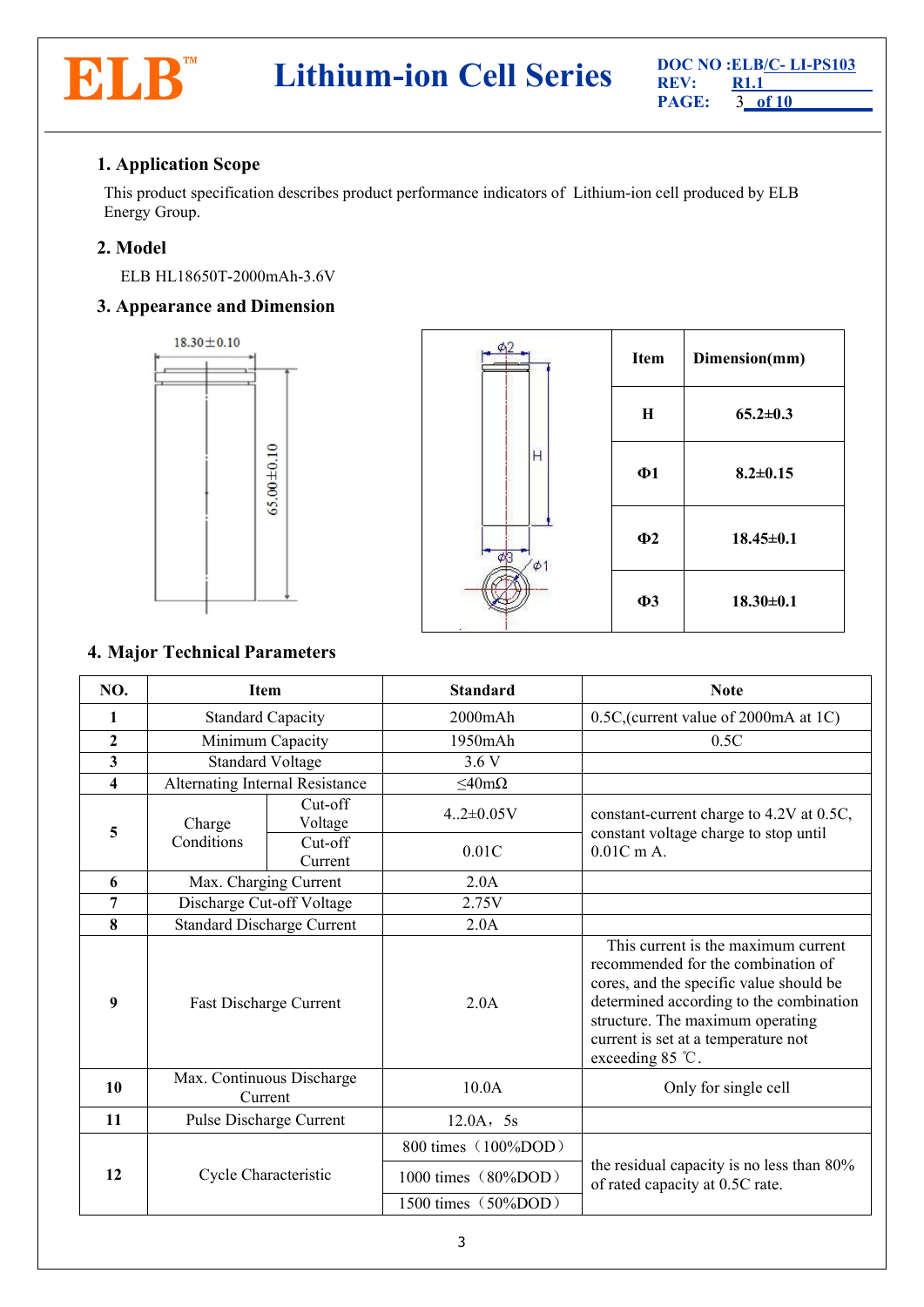

# **DOC NO CELB/C- LI-PS103**<br>**PAGE:**  $\frac{DOC}{RC}$  **RL1**<br>**PAGE:**  $\frac{R1.1}{4.96 \text{ } 10}$

**PAGE:** 4 **of 1 0 R1.1**

| NO. | Item                       | <b>Standard</b>                                          | <b>Note</b>                                                                                                                                                                                                                                                                                                                                         |
|-----|----------------------------|----------------------------------------------------------|-----------------------------------------------------------------------------------------------------------------------------------------------------------------------------------------------------------------------------------------------------------------------------------------------------------------------------------------------------|
| 13  | <b>Working Temperature</b> | Charge: $-20^{\circ}\text{C} \sim 60^{\circ}\text{C}$    | $-20^{\circ}$ C < T < 0 $^{\circ}$ C, 0.05C to 4.1V<br>$[0^{\circ}$ C <t 10<math="" <="">^{\circ}C, 0.2C to 4.1V<br/><math>10^{\circ}</math>C<t<45<math>^{\circ}C, 0.5C to 4.1V</t<45<math></t>                                                                                                                                                     |
|     |                            | Discharge: $-40^{\circ}\text{C} \sim 85^{\circ}\text{C}$ | 45°C <t<60°c, 0.5c="" 4.1v<br="" to=""><math>45^{\circ}</math>C &lt; T &lt; 85<math>^{\circ}</math>C, 2.75V(Max. 1C)<br/><math>[0^{\circ}C &lt; T &lt; 45^{\circ}C, 2.75V(Max.5C)]</math><br/><math>-20^{\circ}</math>C<t<0°c, 2.5v(max.="" 3c)<br=""><math>-40^{\circ}</math>C<t<-20<math>^{\circ}C, 2.0V(Max. 1C)</t<-20<math></t<0°c,></t<60°c,> |
| 14  | Storage Temperature        | -40 °C $\sim$ 85 °C                                      | Short-term storage $(< 3$ months)                                                                                                                                                                                                                                                                                                                   |
| 15  | Cell Weight                | Approx 42g                                               |                                                                                                                                                                                                                                                                                                                                                     |

## <span id="page-3-0"></span>**5. Characteristics Curves**

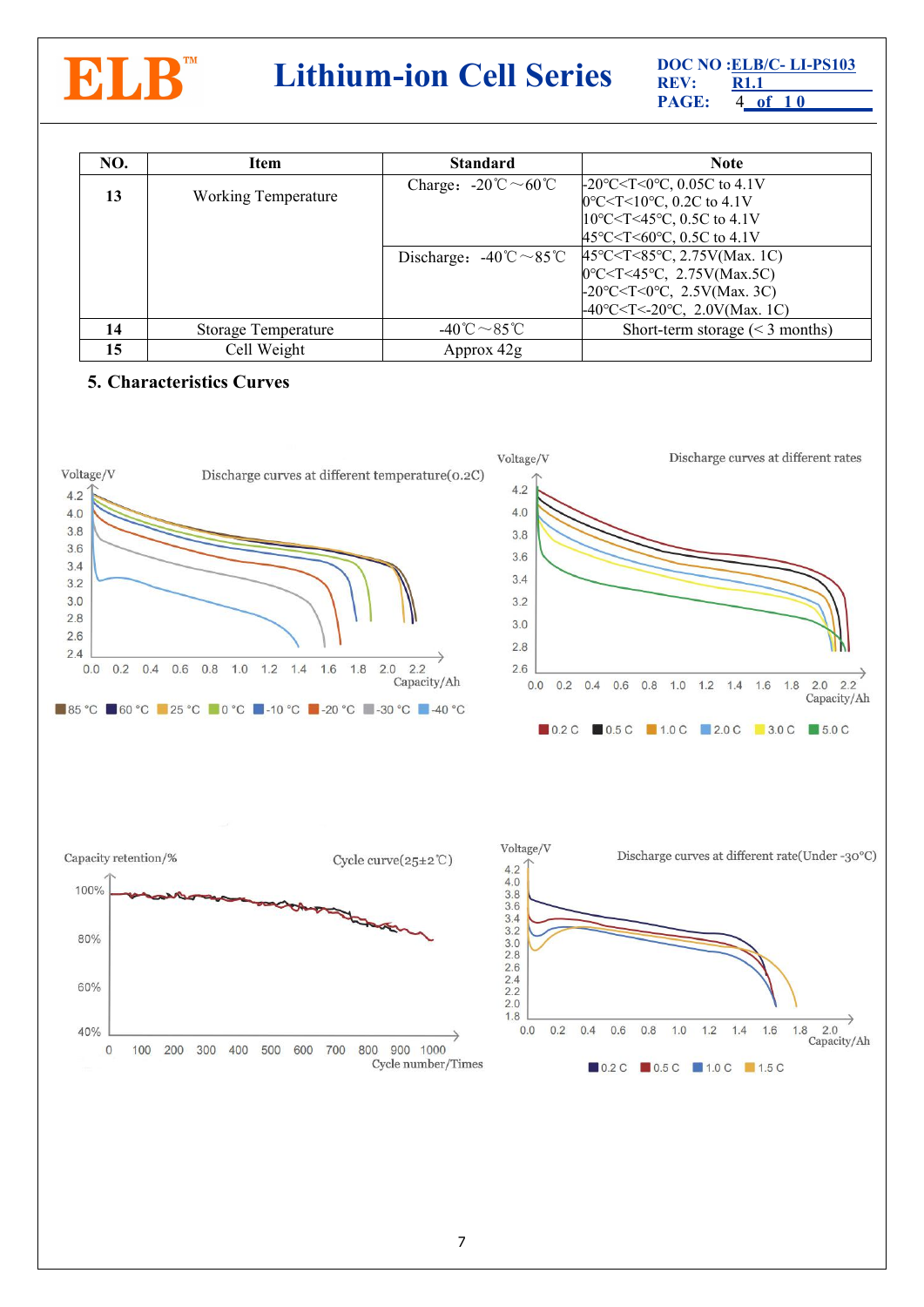

# **DOC NO CELB/C- LI-PS103**<br>**PAGE: ELB/C- RI.1**<br>**PAGE: S\_of** 10

**PAGE:** 5 **of 1 0 R1.1**

# <span id="page-4-0"></span>**6. Electrical Characteristics**

| NO. | Item                                                     | <b>Test Method</b>                                                                                                                                                                                                                                                                                                                                                                                                                                                                                                            | Standard                                                                                                                                                                                                                                                    |  |
|-----|----------------------------------------------------------|-------------------------------------------------------------------------------------------------------------------------------------------------------------------------------------------------------------------------------------------------------------------------------------------------------------------------------------------------------------------------------------------------------------------------------------------------------------------------------------------------------------------------------|-------------------------------------------------------------------------------------------------------------------------------------------------------------------------------------------------------------------------------------------------------------|--|
|     | discharge<br>capacity at<br>normal<br>temperature        | After full charge, the experiment can be put on hold<br>for 10 minutes; 0.2C discharge to 2.75V allows five<br>repetitions. When the range of three consecutive<br>experiments is less than 3% of the rated capacity, the<br>experiment can be completed ahead of time and the<br>maximum value of the test results can be obtained.                                                                                                                                                                                          | $>1950$ mAh                                                                                                                                                                                                                                                 |  |
|     | Discharge<br>performance at<br>different<br>temperatures | After standard charging of normal batteries, it<br>should be stored at least 12 hours in the constant<br>temperature environment of - 40 °C, - 20 °C, - 10 °C,<br>$0^{\circ}$ C, 10 $^{\circ}$ C and 25 $^{\circ}$ C, 60 $^{\circ}$ C, 85 $^{\circ}$ C respectively, and<br>5 hours of 60 °C. Then discharge with 0.2C current<br>to the corresponding termination voltage. When the<br>ambient temperature is more than -0 $^{\circ}$ C, the<br>termination voltage is 2.5V, if less than -20 $\degree$ C,<br>which is 2.0V. | discharge capacity /initial<br>capacity *100%<br>$-40^{\circ}$ C $\geq$ 70%; $-30^{\circ}$ C $\geq$ 80%<br>$-20^{\circ}$ C $\geq$ 85%; $-10^{\circ}$ C $\geq$ 90%;<br>$0^{\circ}$ C>95%; 25 <sup>°</sup> C>99%;<br>$0^{\circ}$ C > 99%; 60 $\circ$ C > 99%. |  |

<span id="page-4-1"></span>

| NO.           | Item                                                                                    | <b>Test Method</b>                                                                                                                                                                                                                                                                                                                                                                                    | Standard                                                                                                                                                                                                                                                                                                 |  |
|---------------|-----------------------------------------------------------------------------------------|-------------------------------------------------------------------------------------------------------------------------------------------------------------------------------------------------------------------------------------------------------------------------------------------------------------------------------------------------------------------------------------------------------|----------------------------------------------------------------------------------------------------------------------------------------------------------------------------------------------------------------------------------------------------------------------------------------------------------|--|
| $\mathcal{E}$ | Discharge<br>performance at<br>normal<br>temperature<br>different rate                  | After standard charging of normal batteries, it<br>should be placed for 10 minutes at the prescribed<br>ambient temperature. Then discharged to 2.5V at<br>different rates of 0.2C, 0.5C, 1C, 2C, respectively.<br>The capacity of batteries with different discharge<br>rates was recorded, and the temperature rise T of<br>batteries with different discharge rates was recorded<br>synchronously. | discharge capacity / initial<br>capacity *100%<br>$0.2C: \geq 100\%$ T: $\leq 5^{\circ}C$<br>$0.5C: \geq 100\%$<br>$T: \leq 5$ °C<br>$T: \leq 10^{\circ}C$<br>$1C: \geq 100\%$<br>$T: \leq 15^{\circ}C$<br>$2C: \geq 95\%$<br>$T: \leq 15^{\circ}C$<br>$3C: 295\%$<br>$T: \leq 25$ °C<br>5C: $\geq 90\%$ |  |
| 4             | Charge<br>retention at<br>normal<br>temperature                                         | Normal batteries are charged according to the<br>standard. They are placed in open circuit for 28 days<br>at room temperature, and then discharged to 2.5V at<br>0.5C. The recovery capacity of the battery was tested<br>according to the charging and discharging standards.                                                                                                                        | storage capacity $\geq$<br>initial capacity *90%<br>recovery capacity $\geq$<br>initial capacity *95%                                                                                                                                                                                                    |  |
| 5             | Charge<br>retention and<br>capacity<br>recovery<br>capability<br>at high<br>temperature | After standard charging, normal batteries are<br>placed open circuit for 7 days in the environment of<br>55 ± 2°C. After the storage period expires, they are<br>placed for 5 hours at room temperature, and then<br>discharged to 2.5V at 0.5C. The recovery capacity of<br>the battery was tested according to the charging and<br>discharging standards                                            | storage capacity $\geq$<br>initial capacity *90%<br>recovery capacity $\geq$<br>initial capacity *95%                                                                                                                                                                                                    |  |
| 6             | Cycle<br>characteristic                                                                 | After filling up the battery, stand for 10 minutes,<br>then charge and discharge according to 1C. It is<br>counted as a cycle. The interval between each cycle<br>should not be less than 10 minutes, and the discharge<br>capacity should end when it is less than 80% of the<br>rated capacity.                                                                                                     | $\geq$ 800 times                                                                                                                                                                                                                                                                                         |  |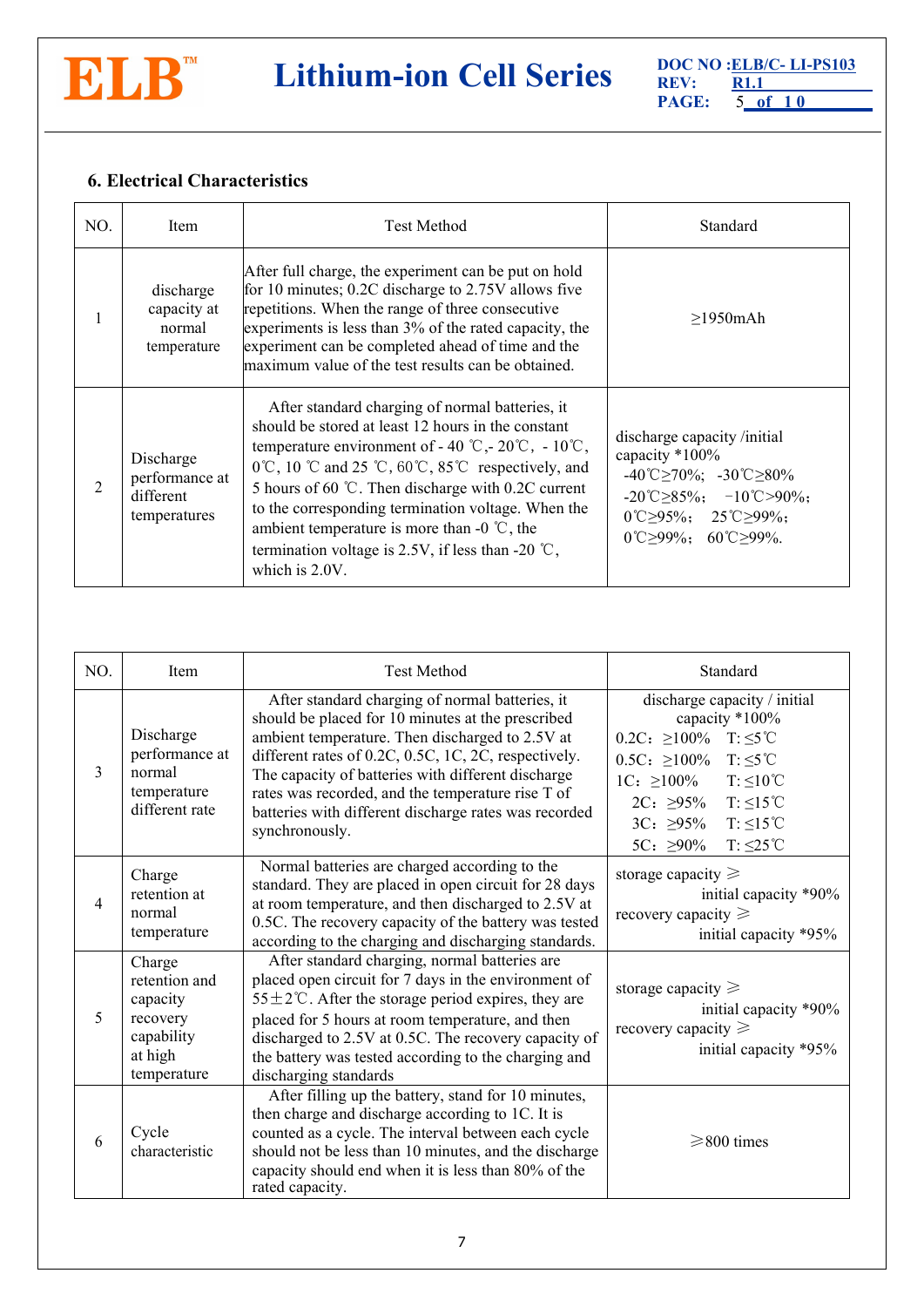

# **7. Safety Characteristics**

| NO.          | <b>Item</b>                                                                                                                                                                                                            | <b>Test Method</b>                                                                                                                                                                                                                                                                                                                      | <b>Standard</b>           |
|--------------|------------------------------------------------------------------------------------------------------------------------------------------------------------------------------------------------------------------------|-----------------------------------------------------------------------------------------------------------------------------------------------------------------------------------------------------------------------------------------------------------------------------------------------------------------------------------------|---------------------------|
| 1            | Overcharge                                                                                                                                                                                                             | Normal batteries are charged at 1C constant current until the charging<br>termination voltage is 1.5 times or after charging time reaches 1h, then<br>stop charging and the appearance changes of the batteries are observed<br>for 1h.                                                                                                 | No explosion,<br>No fire. |
| $\mathbf{2}$ | Over<br>Discharge                                                                                                                                                                                                      | After normal charge, test the batteries' initial state. When the batteries<br>are normal, discharge to 0V at 0.5C. Observe cell's variation of<br>appearance.                                                                                                                                                                           | No explosion,<br>No fire. |
| 3            | External<br>Short-circuit                                                                                                                                                                                              | After standard charging of normal batteries, direct short circuit<br>positive and negative poles for 10 minutes, external line resistance<br>should be less than 5 m $\Omega$ . When the temperature of batteries drops to<br>10 $\degree$ C, the test is completed and the appearance changes of batteries are<br>observed for 1 hour. | No explosion,<br>No fire. |
| 4            | Thermal<br>Abuse                                                                                                                                                                                                       | The initial state of the normal battery was measured. After standard<br>charging, the battery was placed in the oven. The temperature was<br>increased to $130\pm2\degree$ at a rate of $(5\pm2\degree$ C)/min and kept for 30 minutes.<br>Then the appearance of the battery was observed for one hour.                                | No explosion,<br>No fire. |
| 5            | After standard charging of normal batteries, the initial state of the<br>batteries was measured, and the test batteries were freely dropped from<br>Drop<br>1.5m height to flat cement ground, once in each direction. |                                                                                                                                                                                                                                                                                                                                         | No explosion,<br>No fire. |
| 6            | Heavy<br>Impact                                                                                                                                                                                                        | A diameter of 15.8 mm steel rod is placed in the middle of the fully<br>charged cell, then the weight of 10kg hammer from 1.0m height free<br>falls to the cell upper.                                                                                                                                                                  | No explosion,<br>No fire. |

<span id="page-5-0"></span>

| NO. | Test Method<br><b>Item</b> |                                                                                                                                                                                                                                                                                          | <b>Standard</b>           |
|-----|----------------------------|------------------------------------------------------------------------------------------------------------------------------------------------------------------------------------------------------------------------------------------------------------------------------------------|---------------------------|
|     | Extrusion<br>Test          | After standard charging of normal batteries, pressure is applied<br>perpendicular to the electrode plate or the longitudinal axis of batteries.<br>The area of extrusion head is not less than 20 cm 2, and the pressure<br>gradually increases to 13 kN or the deformation reaches 30%. | No explosion,<br>No fire. |
|     | Prick test                 | Use $\Phi$ 3~5 mm high temperature resistant steel needle, to 10 mm/s ~ 40<br>mm/s of speed, from the perpendicular to the direction of the cell plate.<br>(The steel needle stays in battery for more than 5 minutes).                                                                  | No explosion,<br>No fire. |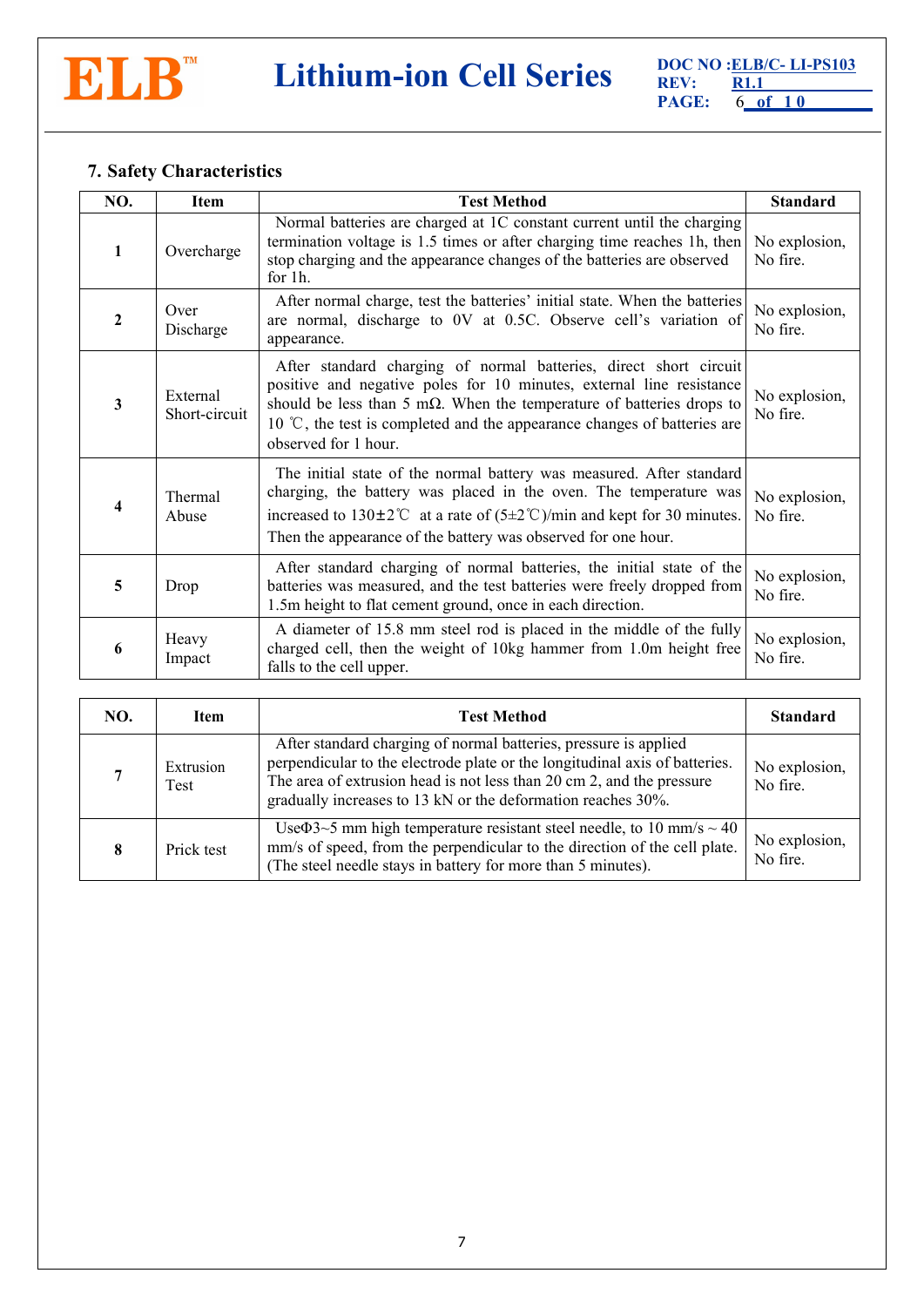

# **8. Environmental Adaptability**

| NO.            | Item                   | <b>Test Method</b>                                                                                                                                                                                                                                                                                                                                                                                                                                                                                                                       | Standard                                                                                                                                                 |
|----------------|------------------------|------------------------------------------------------------------------------------------------------------------------------------------------------------------------------------------------------------------------------------------------------------------------------------------------------------------------------------------------------------------------------------------------------------------------------------------------------------------------------------------------------------------------------------------|----------------------------------------------------------------------------------------------------------------------------------------------------------|
|                | Thermal Cycle          | Store the cell for 48 hours at $85\pm2$ °C after standard<br>charge, then store the cell at -40 $\degree$ C for 6 hours, and at<br>room temperature for 24 hours. Observe the batteries'<br>appearance.                                                                                                                                                                                                                                                                                                                                  | No leakage, No smoke, No<br>fire, No explosion.                                                                                                          |
| $\overline{2}$ | <b>Static Humidity</b> | Put the cell at $40^{\circ}$ C $\pm$ 5 <sup>°</sup> C and 95%RH chamber for<br>48h, then get it out and store it for 2h at room<br>temperature. Observe the appearance and<br>discharge at 0.5C to 2.5V, then test the final<br>capacity.                                                                                                                                                                                                                                                                                                | Discharge capacity after<br>storage is more than<br>90% of rated capacity.<br>No obvious outside<br>damage, No corrosion,<br>No smoke, No explosion      |
| 3              | Vibration              | Standard charge. Equip it to the vibration<br>platform, prepare the test equipment according to<br>following vibration frequency and relevant<br>swing, doing frequency sweeping from X, Y, Z<br>three directions, each from 10Hz to 55Hz for 30<br>minutes of recycling, rating of which is loct/min:<br>A) vibration frequency: $10Hz \sim 30Hz$<br>Displacement breadth (single swing): 0.38mm<br>B) vibration frequency: $30Hz \sim 55Hz$<br>Displacement breadth (single swing): 0.19mm.<br>Observe the final state after scanning. | Residual Capacity≥90%<br>Rated Capacity<br>Voltage Decrease Rate<br>$\leq 0.5\%$<br>No obvious outside<br>damage, No leakage, No<br>smoke, No explosion. |

#### <span id="page-6-0"></span>**9. Standard Test Environment**

Unless especially specified, all tests stated in this Product Specification are conducted at below condition: Temperature: 25±2℃ Humidity:  $(65\pm20)$  % RH

## <span id="page-6-1"></span>**10. Storage and Others**

#### 10.1 Long Time Storage

It should be stored in dry and cool place if the cell is stored for a long time (more than three months),

Storage ambient temperature is required to be  $25±5^{\circ}$ C, humidity is required to be less than 85% RH. And in order to ensure that the environmental control under this condition cannot make the surface of the cell appear condensate droplets, while the surface of the storage cell cannot appear moisture phenomenon. The batteries' storage voltage should be 3.3~3.4V and the cell should be stored in a condition as NO.8.

#### 10.2 Other considerations

Any matters that this specification doesnot cover should be consulted between the customer and ELB.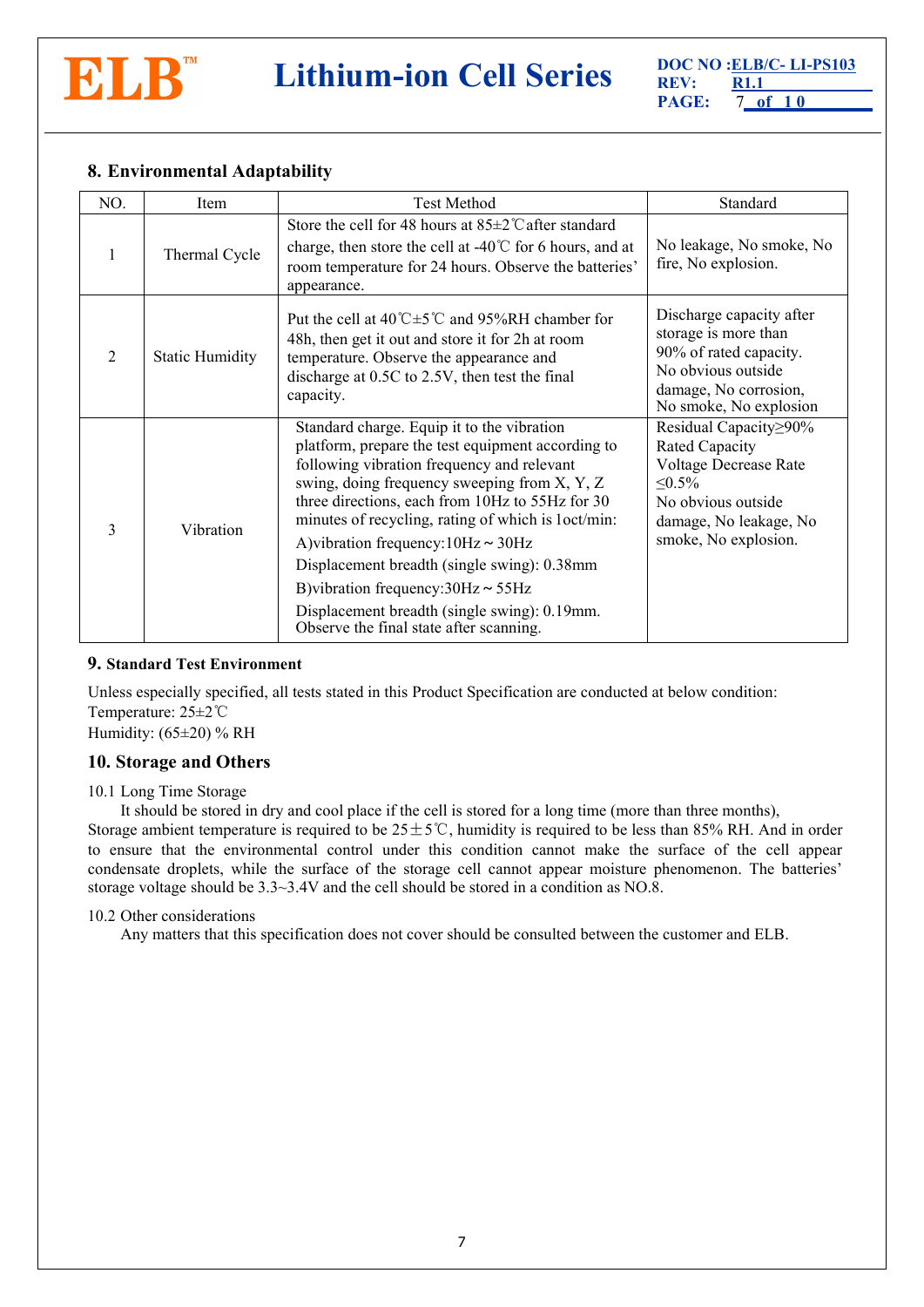

**DOC NO :ELB/C- LI-PS103**<br>**PAGE: REV: REV: RI.1**<br>**PAGE: 8** of 10

# <span id="page-7-0"></span>**11. Notice in Using Cell**

Abuse of cell may cause accidents such as damage to cores or personal injury. So please read the following safety codes and precautions carefully before used:

- Do not immerse the cell in water or seawater, and keep the cell in a cool dry surrounding if it stands by.
- <span id="page-7-2"></span>• Do not use or leave the cell at high temperature as fire or heater. Otherwise, it can overheat or fire or its performance will be degenerate and its service life will be decreased.
- Do not reverse the position and negative terminals.
- Do not connect the cell electrodes to an electrical outlet.
- Do not short circuit. Otherwise it will cause serious damage of the cell.
- Do not transport or store the cell together with metal objects such as hairpins, necklaces, etc.
- Do not strike, trample, throw, fall and shock the cell.
- Do not directly solder the cell and pierce the cellwith a nail or other sharp objects.
- Do not use the cell in a location where static electricity and magnetic field is great, otherwise, the safety devices may be damaged, causing hidden trouble of safety.
- $\bullet$  Use the cell charger specifically when recharging.
- If the cell leaks and the electrolyte gets into the eyes, do not rub the eyes, instead, rinse the eyes with clean water, and immediately seek medical attention. Otherwise, it may injure eyes.
- If the cell gives off strange odor, generates heat, becomes discolored or deformed, or in any way appears abnormal during use, recharging or storage, immediately stop charging, using, and remove it from the device.
- In case the cell terminals are dirty, clean the terminals with a dry cloth before use. Otherwise poor performance may occur due to the poor connection with the instrument.
- Tape the discarded cell terminals to insulate them.

## <span id="page-7-1"></span>**12. Disclaimer**

Quality assurance does not include normal wear and tear, as well as problems caused by improper maintenance, handling and storage. Failure to follow the use and installation specified in this product specification, including but not limited to the following:

- Damage during transportation or storage.
- Problems arising from the combination of circuit, batteries and chargers.
- Incorrect battery installation or maintenance.
- Use cell or cell pack in inappropriate environments.
- Used improper or incorrect charging and discharging methods which is not included in thisspecification.
- Failure to comply with operational precautions.
- $\bullet$  Bad battery cells generated in the process of assembling by the customer after shipment.
- $\bullet$  In case of force majeure, such as lightning, storm, flood, fire, earthquake, etc.

The Company shall not be responsible for any direct or indirect damage caused by or related to the product not being assembled or used as required.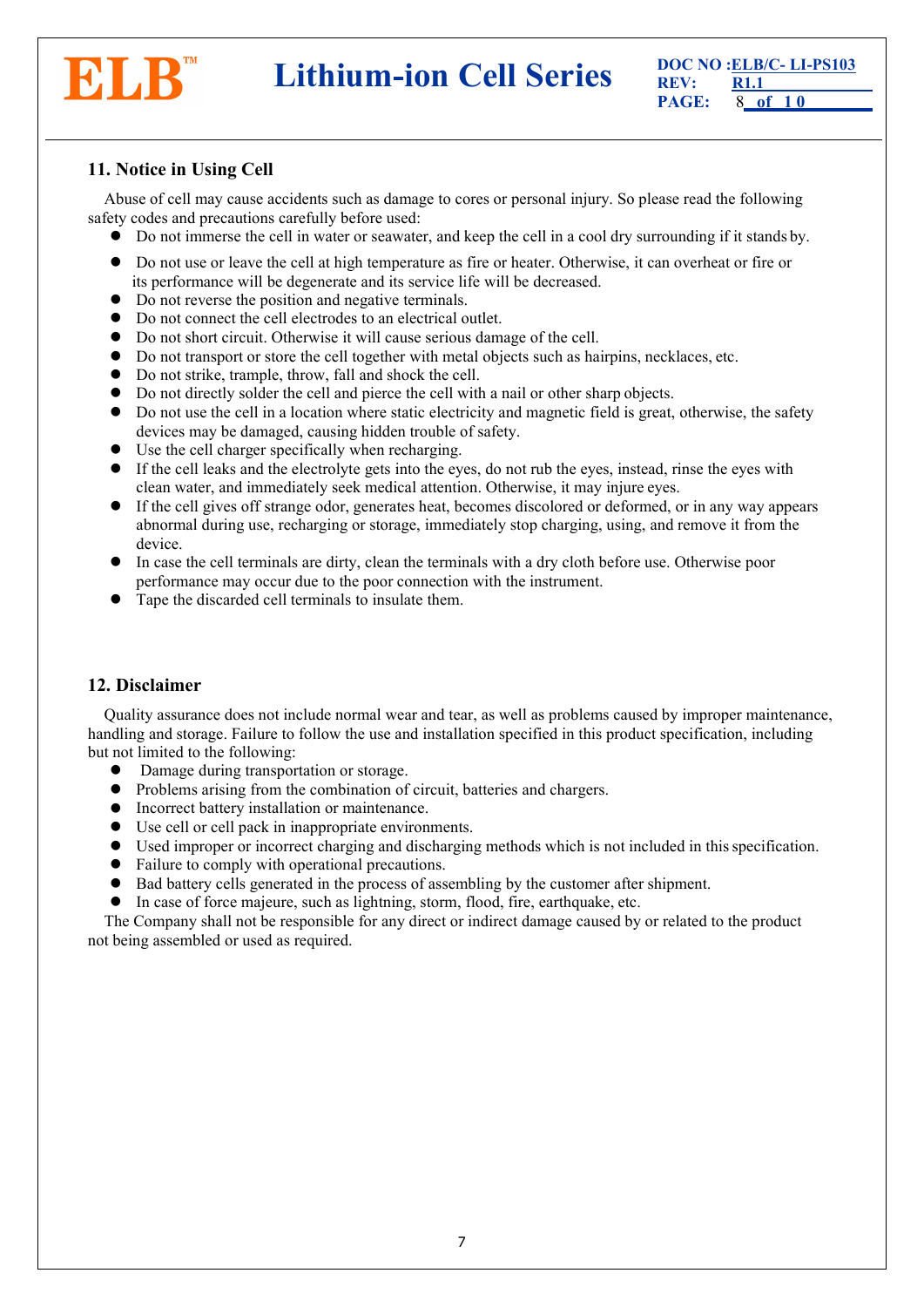

# **Appendix A**

# **Suggestions for Cell Packs**

## **1. Selecting principle of nickel strip is often applied tothe design of cell packs.**

Based on the working current of cell packs to make the shunt selection of nickel strip. The common nickel strip could under the current as below:

| Nickel Strip Type         | $3*0.1$ | $4*0.1$ | $7*0.15$ | $8*0.15$   |
|---------------------------|---------|---------|----------|------------|
| Normal Working Current    |         | د ر     | /A       | $\delta A$ |
| Maximum Continues Current | 4А      | ЭA      | 13A      | $-111$     |

## **2. Relation between the cell packs design current and lead wires current breakdown, and principle of wires selection.**

Based on the working current of cell packs to make the shunt selection of wires. Different wires could under the current as

| below: |  |
|--------|--|
|--------|--|

| <b>AWG</b>              | <b>Diameter</b> |                         | Cross-<br>sectional | resistance   | Max-<br>normal<br>current<br>current |              | <b>AWG</b> | <b>Diameter</b> |                         | Cross-<br>sectional | resistance   | normal<br>current | Max-<br>current |
|-------------------------|-----------------|-------------------------|---------------------|--------------|--------------------------------------|--------------|------------|-----------------|-------------------------|---------------------|--------------|-------------------|-----------------|
|                         |                 | Metric/mm Imperial/inch | mm <sup>2</sup>     | $\Omega$ /km | $\mathbf{A}$                         | $\mathbf{A}$ |            |                 | Metric/mm Imperial/inch | mm <sup>2</sup>     | $\Omega$ /km | A                 | $\mathbf{A}$    |
| 0000                    | 11.68           | 0.46                    | 107.22              | 0.17         | 423.2                                | 482.6        | 22         | 0.643           | 0.0253                  | 0.3247              | 54.3         | 1.280             | 1.460           |
| 000                     | 10.4            | 0.4096                  | 85.01               | 0.21         | 335.5                                | 382.6        | 23         | 0.574           | 0.0226                  | 0.2588              | 48.5         | 1.002             | 1.165           |
| 00                      | 9.27            | 0.3648                  | 67.43               | 0.26         | 266.2                                | 303.5        | 24         | 0.511           | 0.0201                  | 0.2047              | 89.4         | 0.808             | 0.921           |
| $\mathbf{0}$            | 8.25            | 0.3249                  | 53.49               | 0.33         | 211.1                                | 240.7        | 25         | 0.44            | 0.0179                  | 0.1624              | 79.6         | 0.641             | 0.731           |
| 1                       | 7.35            | 0.2893                  | 42.41               | 0.42         | 167.4                                | 190.9        | 26         | 0.404           | 0.0159                  | 0.1281              | 143          | 0.506             | 0.577           |
| $\overline{2}$          | 6.54            | 0.2576                  | 33.62               | 0.53         | 132.7                                | 151.3        | 27         | 0.361           | 0.0142                  | 0.1021              | 128          | 0.403             | 0.460           |
| $\overline{\mathbf{3}}$ | 5.83            | 0.2294                  | 26.67               | 0.66         | 105.2                                | 120.0        | 28         | 0.32            | 0.0126                  | 0.0804              | 227          | 0.318             | 0.362           |
| $\overline{4}$          | 5.19            | 0.2043                  | 21.15               | 0.84         | 83.5                                 | 95.2         | 29         | 0.287           | 0.0113                  | 0.0647              | 289          | 0.255             | 0.291           |
| 5                       | 4.62            | 0.1819                  | 16.77               | 1.06         | 66.2                                 | 75.5         | 30         | 0.254           | 0.0100                  | 0.0507              | 361          | 0.200             | 0.228           |
| б                       | 4.11            | 0.0162                  | 13.3                | 1.33         | 52.5                                 | 59.9         | 31         | 0.226           | 0.0089                  | 0.0401              | 321          | 0.158             | 0.181           |
| 7                       | 3.67            | 0.1443                  | 10.55               | 1.68         | 41.6                                 | 47.5         | 32         | 0.203           | 0.0080                  | 0.0316              | 583          | 0.128             | 0.146           |
| 8                       | 3.26            | 0.1285                  | 8.37                | 2.11         | 33.0                                 | 37.7         | 33         | 0.18            | 0.0071                  | 0.0255              | 944          | 0.101             | 0.115           |
| $\mathbf{o}$            | 2.91            | 0.1144                  | 6.63                | 2.67         | 26.2                                 | 29.8         | 34         | 0.16            | 0.0063                  | 0.0201              | 956          | 0.079             | 0.091           |
| 10                      | 2.59            | 0.1019                  | 5.26                | 3.36         | 20.8                                 | 23.7         | 35         | 0.142           | 0.0056                  | 0.0169              | 1200         | 0.063             | 0.072           |
| $\mathbf{u}$            | 2.3             | 0.0907                  | 4.17                | 4.24         | 16.5                                 | 18.8         | 36         | 0.127           | 0.0050                  | 0.0127              | 1530         | 0.050             | 0.057           |
| 12                      | 2.05            | 0.0808                  | 3.332               | 5.31         | 13.1                                 | 14.9         | 37         | 0.114           | 0.0045                  | 0.0098              | 1377         | 0.041             | 0.046           |
| <b>13</b>               | 1.82            | 0.0720                  | 2.627               | 6.69         | 10.4                                 | 11.8         | 38         | 0.102           | 0.0040                  | 0.0081              | 2400         | 0.032             | 0.036           |
| 14                      | 1.63            | 0.0641                  | 2.075               | 8.45         | 8.2                                  | 9.4          | 39         | 0.089           | 0.0035                  | 0.0062              | 2100         | 0.025             | 0.028           |
| 15                      | 1.45            | 0.0571                  | 1.646               | 10.6         | 6.5                                  | 7.4          | 40         | 0.079           | 0.0031                  | 0.0049              | 4080         | 0.019             | 0.022           |
| <b>16</b>               | 1.29            | 0.0508                  | 1.318               | 13.5         | 5.2                                  | 5.9          | 41         | 0.071           | 0.0028                  | 0.004               | 3685         | 0.016             | 0.018           |
| 17                      | 1.15            | 0.0453                  | 1.026               | 16.3         | 4.1                                  | 4.7          | 42         | 0.064           | 0.0025                  | 0.0032              | 6300         | 0.013             | 0.014           |
| 18                      | 1.02            | 0.0403                  | 0.8107              | 21.4         | 3.2                                  | 3.7          | 43         | 0.056           | 0.0022                  | 0.0025              | 5544         | 0.010             | 0.011           |
| 19                      | 0.912           | 0.0369                  | 0.5667              | 26.9         | 2.6                                  | 2.9          | 44         | 0.051           | 0.0020                  | 0.002               | 10200        | 0.008             | 0.009           |
| 20                      | 0.813           | 0.032                   | 0.5189              | 33.9         | 2.0                                  | 2.3          | 45         | 0.046           | 0.0018                  | 0.0016              | 9180         | 0.006             | 0.007           |
| 21                      | 0.724           | 0.0285                  | 0.4116              | 42.7         | 1.6                                  | 1.9          | 46         | 0.041           | 0.0016                  | 0.0013              | 16300        | 0.005             | 0.006           |

**3. Voltage protection point value (for single cell ) of protection board or BMS, and selecting principle of protection board.**

|                           | Over-charged<br>Protection Voltage                                                             | Over-discharged<br>Protection Voltage | The protection voltage<br>point for monomer should be          |  |
|---------------------------|------------------------------------------------------------------------------------------------|---------------------------------------|----------------------------------------------------------------|--|
| Lithium Iron<br>Phosphate | $3.6 - 3.9$                                                                                    | $2.0 - 2.5$                           | selected also based on the safety<br>voltage point of cell and |  |
| Ni-Co-Mn                  | $4.05 - 4.25$                                                                                  | $2.5 - 3.0$                           | protection voltage point of IC.                                |  |
|                           | Selecting principles of protection board; based on the safety needs of the cell and customers' |                                       |                                                                |  |

Selecting principles of produced by requirements. To select the suitable protection board according to the size of cell packs.

## **4. Selecting** principles of chargers.

(1) Voltage should be regulated by the safest voltage of chargeable cell \* n (make the Lithium iron phosphate as 3.6 V and Ni- Co- Mn as 4.2 V).

(2) Current should be limited by the safe current of chargeable cell, and the customers' specific requirements also should be considered.